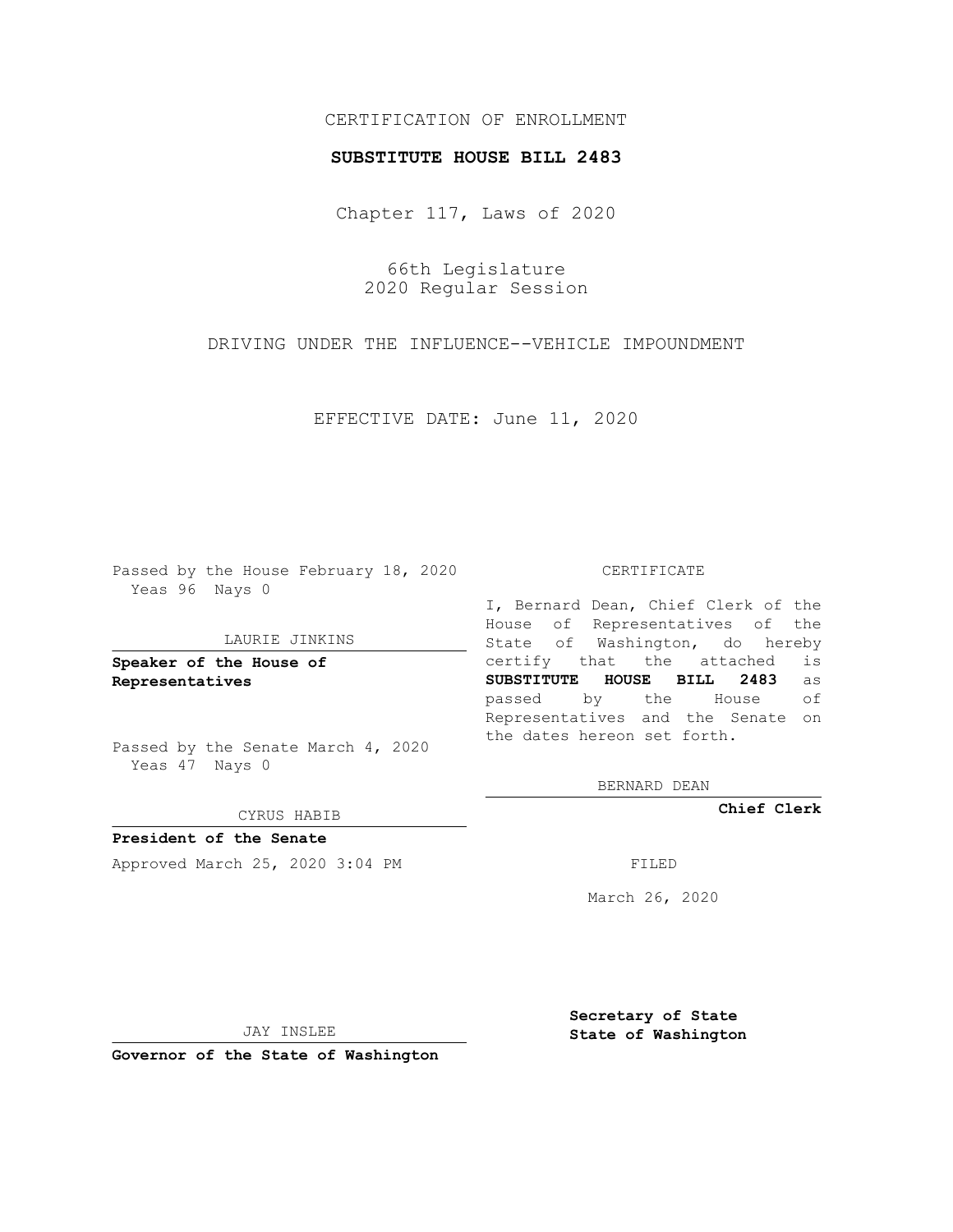## **SUBSTITUTE HOUSE BILL 2483**

Passed Legislature - 2020 Regular Session

**State of Washington 66th Legislature 2020 Regular Session**

By House Public Safety (originally sponsored by Representatives Van Werven, Goodman, and Ormsby)

READ FIRST TIME 02/07/20.

 AN ACT Relating to vehicle impoundment and redemption following arrest for driving or being in physical control of a vehicle while under the influence of alcohol or drugs; amending RCW 46.55.113 and 46.55.360; creating a new section; and repealing RCW 46.55.350.

BE IT ENACTED BY THE LEGISLATURE OF THE STATE OF WASHINGTON:

 NEW SECTION. **Sec. 1.** The legislature enacted "Hailey's law" in 2011, which requires impoundment of a vehicle when the driver is arrested for driving or being in physical control of the vehicle while under the influence of alcohol or drugs, and also prevents the impaired driver from redeeming the impounded vehicle for a period of twelve hours. In its findings, the legislature reasoned that vehicle impoundment both increases deterrence and prevents an impaired driver from accessing the vehicle for a specified time. In addition, it noted that vehicle impoundment provides an appropriate measure of accountability for registered owners who allow impaired drivers to drive or control their vehicles, but it also allows the registered owners to redeem their vehicles once impounded. The legislature additionally found that any inconvenience on a registered owner is outweighed by the need to protect the public.

 The Washington state supreme court recently decided in *State v. Villela* that the mandatory impoundment component of the statute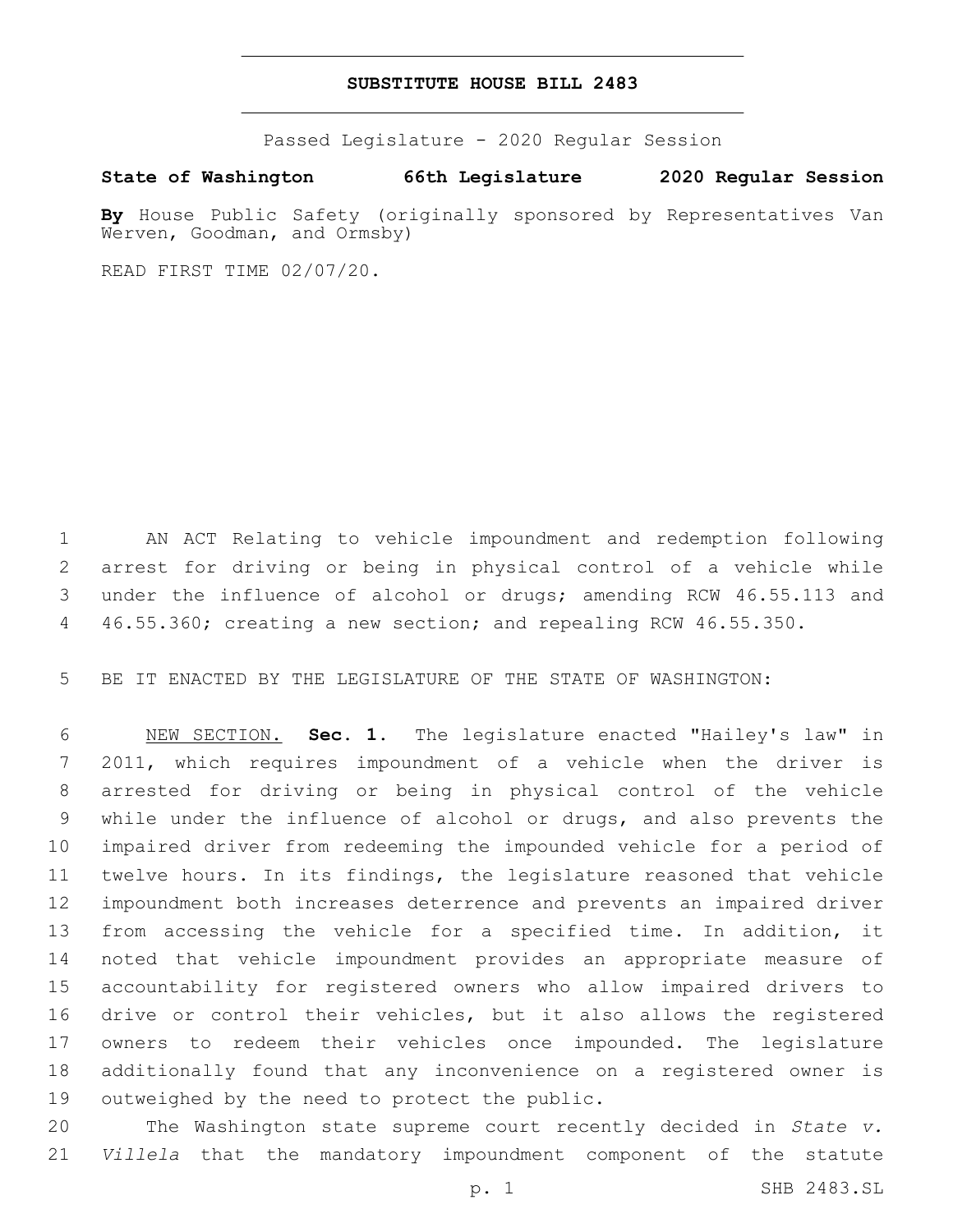violates the state Constitution. In coming to this conclusion, the court determined that the Constitution requires that the arresting officer make a discretionary determination that impoundment is reasonable and that there are no reasonable alternatives to 5 impoundment.

 The legislature finds that, even without mandatory impoundment in every case, there are still many circumstances in which an officer making an arrest for impaired driving or physical control of a vehicle while under the influence will determine that impoundment is reasonable under the circumstances and within the constitutional limitations. In such cases, it is still appropriate and necessary for the protection of the public to prevent redemption of the impounded vehicle for a minimum of twelve hours. To this end, the legislature intends to clarify that, in cases in which a vehicle is lawfully impounded following the driver's arrest for impaired driving or physical control of a vehicle while under the influence, the twelve hour restriction on redemption of the vehicle still applies.

 **Sec. 2.** RCW 46.55.113 and 2011 c 167 s 6 are each amended to 19 read as follows:

 (1) Whenever the driver of a vehicle is arrested for a violation of RCW 46.20.342 or 46.20.345, the vehicle is subject to summary impoundment, pursuant to the terms and conditions of an applicable local ordinance or state agency rule at the direction of a law 24 enforcement officer.

 (2) In addition, a police officer may take custody of a vehicle, at his or her discretion, and provide for its prompt removal to a place of safety under any of the following circumstances:

 (a) Whenever a police officer finds a vehicle standing upon the roadway in violation of any of the provisions of RCW 46.61.560, the officer may provide for the removal of the vehicle or require the driver or other person in charge of the vehicle to move the vehicle 32 to a position off the roadway;

 (b) Whenever a police officer finds a vehicle unattended upon a highway where the vehicle constitutes an obstruction to traffic or 35 jeopardizes public safety;

 (c) Whenever a police officer finds an unattended vehicle at the scene of an accident or when the driver of a vehicle involved in an accident is physically or mentally incapable of deciding upon steps 39 to be taken to protect his or her property;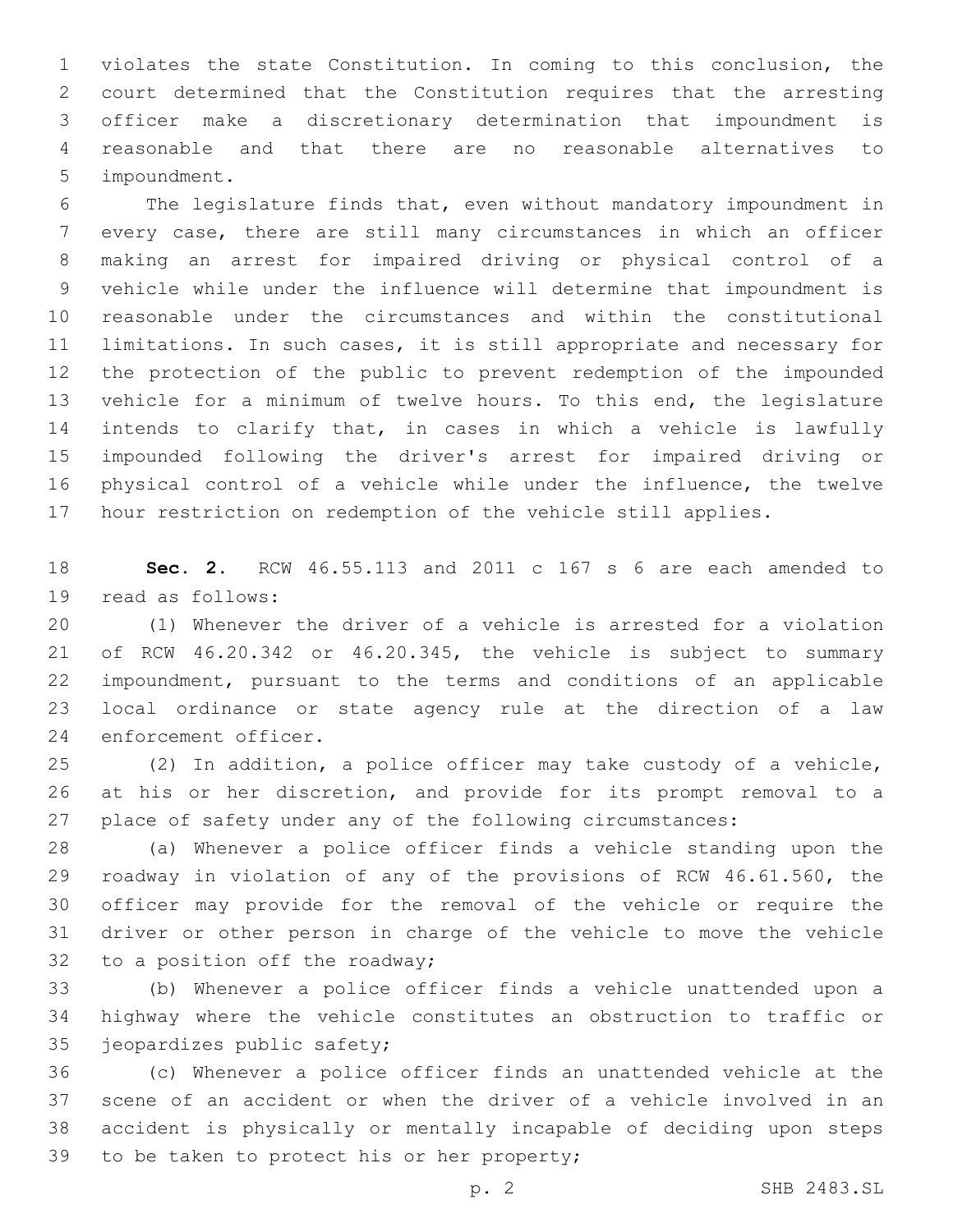(d) Whenever the driver of a vehicle is arrested and taken into 2 custody by a police officer;

 (e) Whenever the driver of a vehicle is arrested for a violation of RCW 46.61.502 or 46.61.504;

 (f) Whenever a police officer discovers a vehicle that the officer determines to be a stolen vehicle;6

7 ( $((f+))$  (g) Whenever a vehicle without a special license plate, placard, or decal indicating that the vehicle is being used to transport a person with disabilities under RCW 46.19.010 is parked in a stall or space clearly and conspicuously marked under RCW 46.61.581 which space is provided on private property without charge or on 12 public property;

 $((\overline{q}))(h)$  Upon determining that a person is operating a motor vehicle without a valid and, if required, a specially endorsed driver's license or with a license that has been expired for ninety 16 days or more;

17 (((h)) (i) When a vehicle is illegally occupying a truck, commercial loading zone, restricted parking zone, bus, loading, hooded-meter, taxi, street construction or maintenance, or other similar zone where, by order of the director of transportation or chiefs of police or fire or their designees, parking is limited to designated classes of vehicles or is prohibited during certain hours, on designated days or at all times, if the zone has been established with signage for at least twenty-four hours and where the vehicle is interfering with the proper and intended use of the zone. Signage must give notice to the public that a vehicle will be removed if 27 illegally parked in the zone;

 $((+i+))$  (j) When a vehicle with an expired registration of more than forty-five days is parked on a public street.

 (3) When an arrest is made for a violation of RCW 46.20.342, if the vehicle is a commercial vehicle or farm transport vehicle and the driver of the vehicle is not the owner of the vehicle, before the summary impoundment directed under subsection (1) of this section, the police officer shall attempt in a reasonable and timely manner to contact the owner of the vehicle and may release the vehicle to the owner if the owner is reasonably available, as long as the owner was not in the vehicle at the time of the stop and arrest and the owner has not received a prior release under this subsection or RCW  $46.55.120(1)$   $((+a))$   $(b)$   $(ii)$ .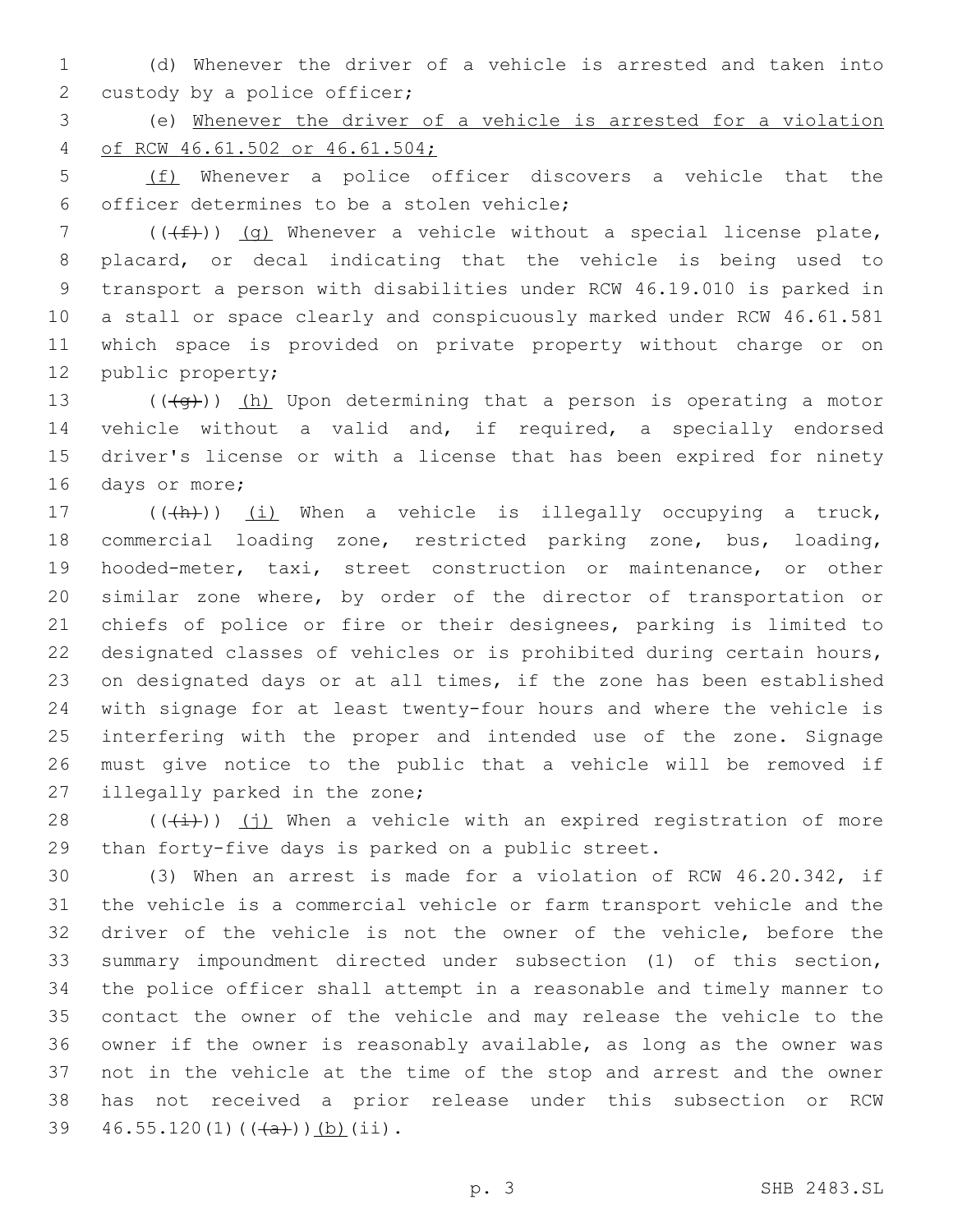1 (4) The additional procedures outlined in RCW 46.55.360 apply to

 any impoundment of a vehicle under subsection (2)(e) of this section. (5) Nothing in this section may derogate from the powers of police officers under the common law. For the purposes of this section, a place of safety may include the business location of a 6 registered tow truck operator.

7 (((+5)) (6) For purposes of this section "farm transport vehicle" 8 means a motor vehicle owned by a farmer and that is being actively 9 used in the transportation of the farmer's or another farmer's farm, 10 orchard, aquatic farm, or dairy products, including livestock and 11 plant or animal wastes, from point of production to market or 12 disposal, or supplies or commodities to be used on the farm, orchard, 13 aquatic farm, or dairy, and that has a gross vehicle weight rating of 14 7,258 kilograms (16,001 pounds) or more.

15 **Sec. 3.** RCW 46.55.360 and 2011 c 167 s 3 are each amended to 16 read as follows:

17 (1)(a) When a driver of a vehicle is arrested for a violation of 18 RCW 46.61.502 or 46.61.504 and the officer directs the impoundment of 19 the vehicle under RCW 46.55.113(2)(e), ((the vehicle is subject to 20 summary impoundment and except for a commercial vehicle or farm 21  $transport$  vehicle under subsection (3)(c) of this section,)) the 22 vehicle must be impounded and retained under the process outlined in 23 this section. With the exception of the twelve-hour hold mandated 24 under this section, the procedures for notice, redemption, storage, 25 auction, and sale shall remain the same as for other impounded 26 vehicles under this chapter.

27 (b) If the police officer directing that a vehicle be impounded 28 under ((this section)) RCW 46.55.113(2)(e) has:

29 (i) Waited thirty minutes after the police officer contacted the 30 police dispatcher requesting a registered tow truck operator and the 31 tow truck responding has not arrived, or

32 (ii) If the police officer is presented with exigent 33 circumstances such as being called to another incident or due to 34 limited available resources being required to return to patrol,

35 the police officer may place the completed impound order and 36 inventory inside the vehicle and secure the vehicle by closing the 37 windows and locking the doors before leaving.

38 (c) If a police officer ((directing that a vehicle be impounded 39 under this section)) has secured the vehicle and left it pursuant to

p. 4 SHB 2483.SL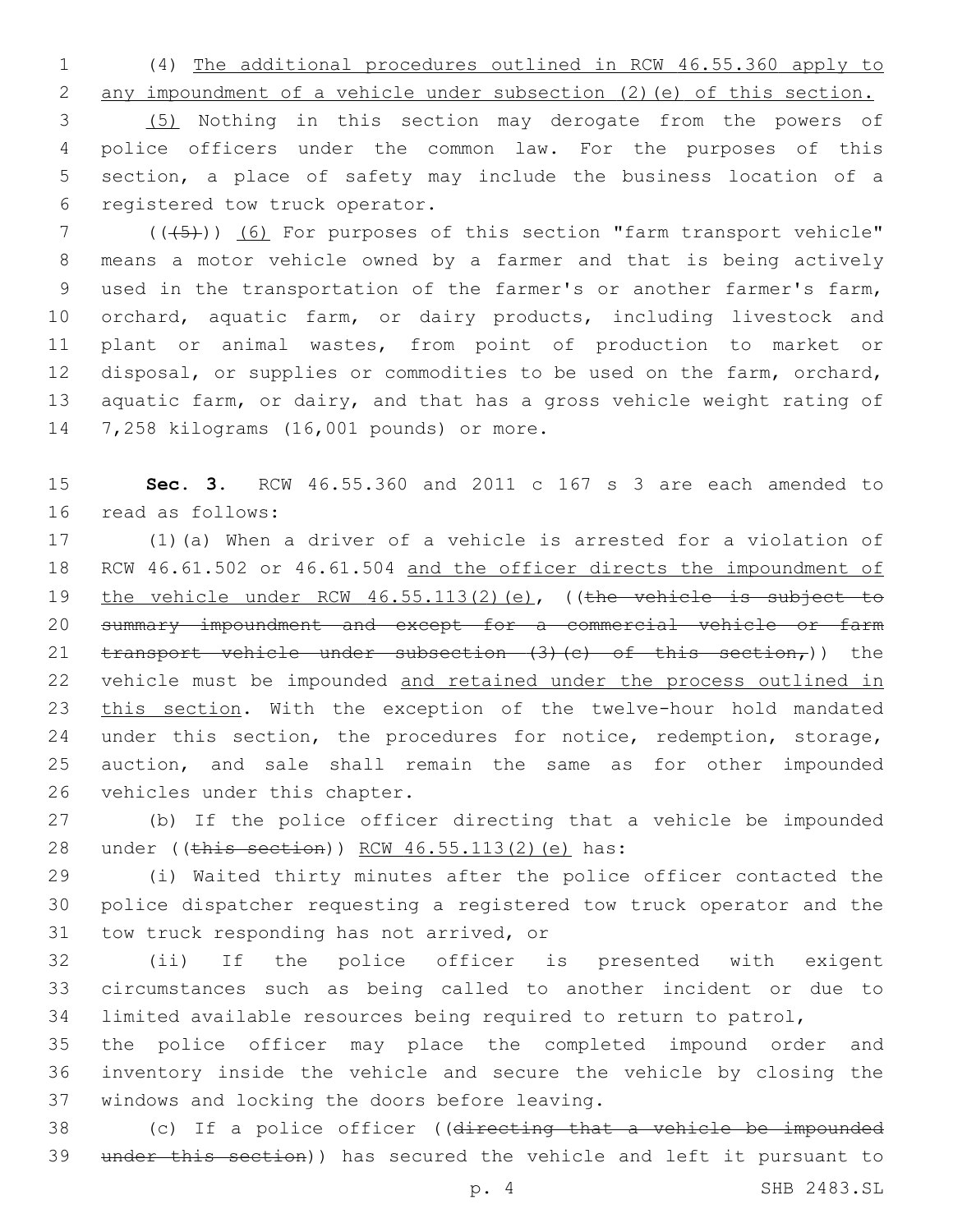(b) of this subsection, the police officer and the government or agency employing the police officer shall not be liable for any damages to or theft of the vehicle or its contents that occur between the time the officer leaves and the time that the registered tow truck operator takes custody of the vehicle, or for the actions of any person who takes or removes the vehicle before the registered tow 7 truck operator arrives.

8 (2)(a) When a (( $\frac{d \text{river} - \text{of} - \text{a}}{d}$ ) vehicle is (( $\frac{a \text{rrested} - \text{for} - \text{a}}{d}$ 9 violation of RCW 46.61.502 or 46.61.504)) impounded under RCW 10 46.55.113(2)(e) and the driver is a registered owner of the vehicle, the impounded vehicle may not be redeemed within a twelve-hour period following the time the impounded vehicle arrives at the registered tow truck operator's storage facility as noted in the registered tow truck operator's master log, unless there are two or more registered owners of the vehicle or there is a legal owner of the vehicle that is not the driver of the vehicle. A registered owner who is not the driver of the vehicle or a legal owner who is not the driver of the vehicle may redeem the impounded vehicle after it arrives at the registered tow truck operator's storage facility as noted in the 20 registered tow truck operator's master log.

21 (b) When a ((driver of a)) vehicle is ((arrested for a violation of RCW 46.61.502 or 46.61.504)) impounded under RCW 46.55.113(2)(e) and the driver is a registered owner of the vehicle, the police officer directing the impound shall notify the driver that the impounded vehicle may not be redeemed within a twelve-hour period following the time the impounded vehicle arrives at the registered tow truck operator's storage facility as noted in the registered tow truck operator's master log, unless there are two or more registered owners or there is a legal owner who is not the driver of the vehicle. The police officer directing the impound shall notify the driver that the impounded vehicle may be redeemed by either a registered owner or legal owner, who is not the driver of the vehicle, after the impounded vehicle arrives at the registered tow truck operator's storage facility as noted in the registered tow 35 truck operator's master log.

36 (3)(a) When a ( $(\text{driver of } a)$ ) vehicle is ( $(\text{arrested for } a$  violation of RCW 46.61.502 or 46.61.504)) impounded under RCW 46.55.113(2)(e) and the driver is not a registered owner of the vehicle, the impounded vehicle may be redeemed by a registered owner or legal owner, who is not the driver of the vehicle, after the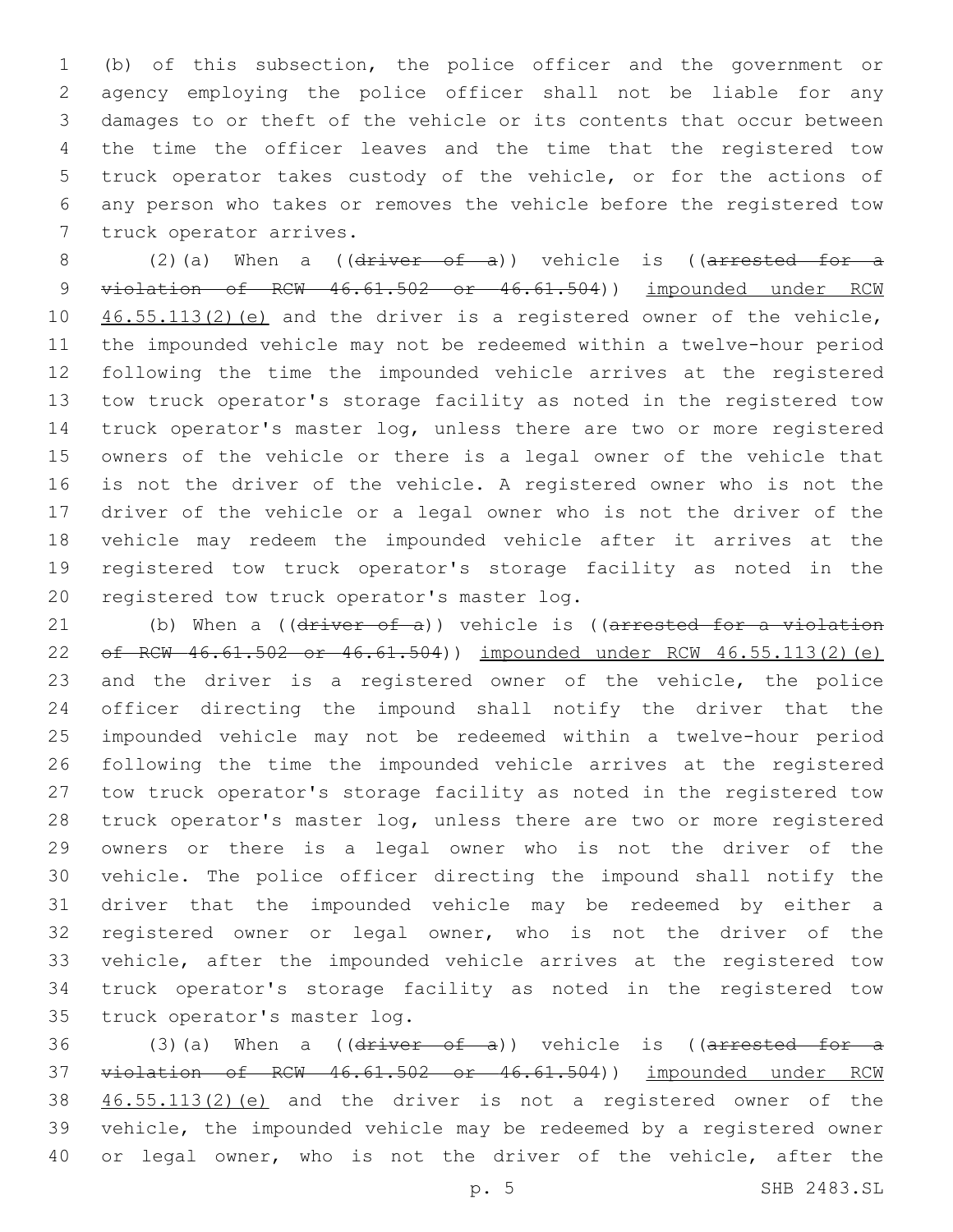impounded vehicle arrives at the registered tow truck operator's storage facility as noted in the registered tow truck operator's 3 master log.

 (b) When a ((driver of a)) vehicle is ((arrested for a violation of RCW 46.61.502 or 46.61.504)) impounded under RCW 46.55.113(2)(e) and the driver is not a registered owner of the vehicle, the police officer directing the impound shall notify the driver that the impounded vehicle may be redeemed by a registered owner or legal owner, who is not the driver of the vehicle, after the impounded vehicle arrives at the registered tow truck operator's storage facility as noted in the registered tow truck operator's master log.

 (c) If the vehicle is a commercial vehicle or farm transport vehicle and the driver of the vehicle is not the owner of the 14 vehicle, ((before the summary impoundment directed under subsection 15 (1) of this section)) prior to determining that no reasonable 16 alternatives to impound exist and directing impoundment of the 17 vehicle under RCW 46.55.113(2)(e), the police officer ((shall 18 attempt)) must have attempted in a reasonable and timely manner to 19 contact the owner (( $\theta f$  the vehicle)), and ( $(\text{max})$ ) release the vehicle 20 to the owner if the owner ( $(\pm s)$ ) was reasonably available( $\sqrt{a s}$  long 21 as the owner was not in the vehicle at the time of the stop and 22 arrest)) and not under the influence of alcohol or any drug.

 (d) The registered tow truck operator shall notify the agency that ordered that the vehicle be impounded when the vehicle arrives at the registered tow truck operator's storage facility and has been entered into the master log starting the twelve-hour period.

 (4) A registered tow truck operator that releases an impounded vehicle pursuant to the requirements stated in this section is not liable for injuries or damages sustained by the operator of the vehicle or sustained by third parties that may result from the 31 vehicle driver's intoxicated state.

 (5) For purposes of this section "farm transport vehicle" means a motor vehicle owned by a farmer and that is being actively used in the transportation of the farmer's or another farmer's farm, orchard, aquatic farm, or dairy products, including livestock and plant or animal wastes, from point of production to market or disposal, or supplies or commodities to be used on the farm, orchard, aquatic farm, or dairy, and that has a gross vehicle weight rating of 7,258 39 kilograms (16,001 pounds) or more.